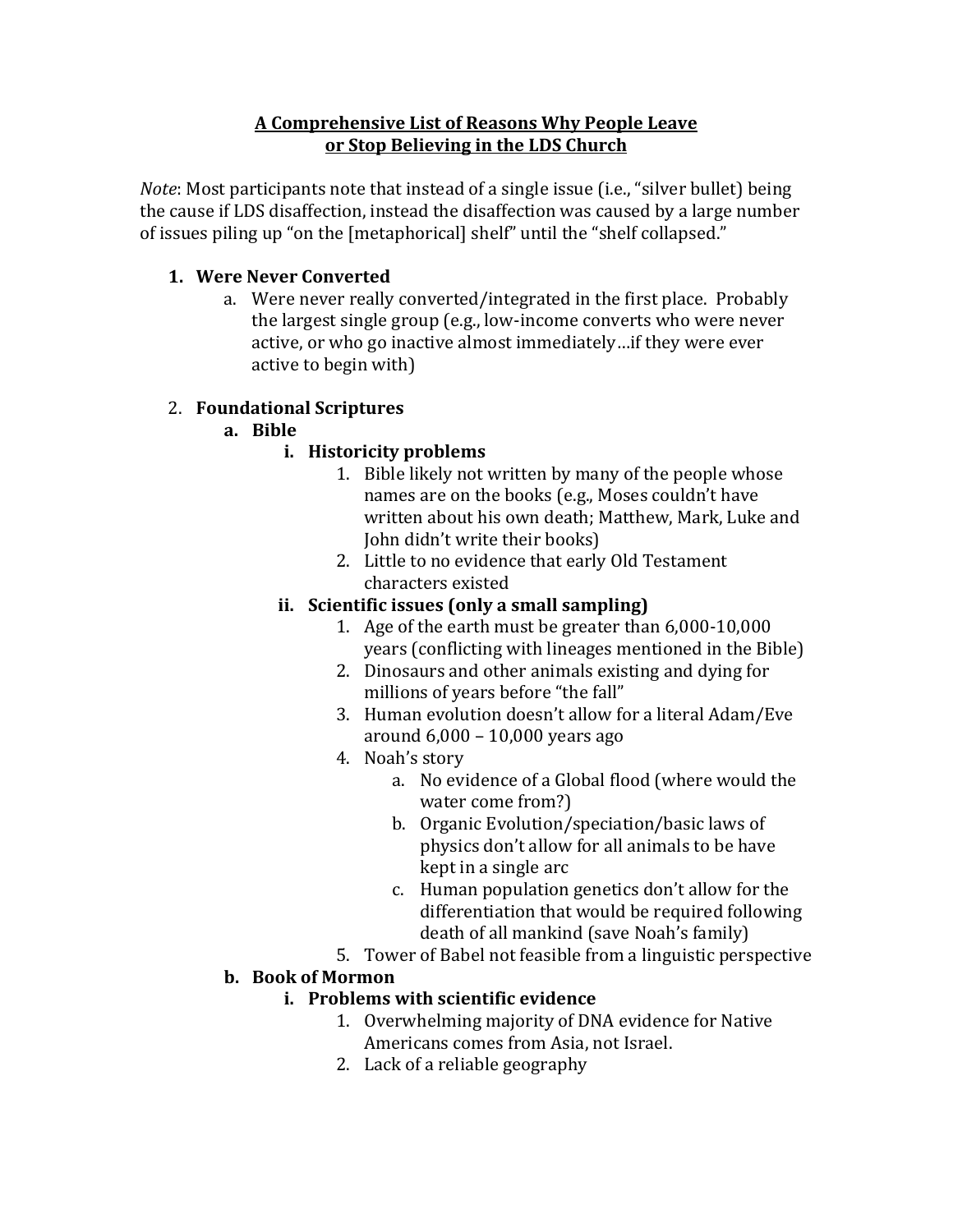- 3. Lack of adequate and/or credible linguistic evidence (e.g., Hebraisms or or Reformed Egyptian amongst native American languages)
- 4. Lack of adequate cultural evidence (e.g., teachings of Christ amongst native Americans)
- 5. Virtually all the animal and plant species mentioned in the Book of Mormon existed exclusively in Europe until Columbus (e.g., cows, sheep, goats, pigs, horses, wheat, barley)
- 6. No mention of many known indigenous animals (e.g., jaguar, turkey, tapir) and plants (e.g., cocoa) in Book of Mormon!
- 7. No mention of any of the disease issues (e.g., massive deaths of natives) that accompanied European migrations to the new world
- 8. Many/most of the technologies and resources mentioned in the Book of Mormon (e.g., steel swords, chariots, helmets, breastplates, coinage, silk, glass) were likely non-existent in Native American culture.
- ii. Isaiah passages included and quoted verbatim in the Book of Mormon (alleged to be quoted from the "Brass plates") that were actually written *after* Lehi and his family left Jerusalem.
- iii. Similarities to other books (e.g., View of the Hebrews, Spaulding manuscript, The Late War)
- iv. Book of Mormon theology (e.g., God and Jesus are one, no polygamy), perfectly reflecting Joseph's theology at the time it was written and called "the most correct book" and containing "the fullness of the gospel," but completely neglecting later doctrinal innovations from Nauvoo period(e.g., celestial marriage, celestial kingdom, plural marriage, proxy work for the dead, Word of Wisdom)

### **v.** Book of Mormon witnesses viewed as dubious.

- 1. Later claims by Martin Harris to have seen the plates with his "spiritual eyes" and not his physical eyes.
- 2. Three witnesses later either fell away from the church, or followed leaders like James Strang

### **c. Book"of"Abraham**

i. Papyri not matching up with Egyptian translations (e.g., Book) of Breathing)

# **d. Joseph's"Translation"Problems**

i. Usage of peep stone/hat in translation process, while the golden plates were not use (e.g., why were the plates preserved if not used? Why wasn't the Urim and Thummim used instead of the stone/hat?)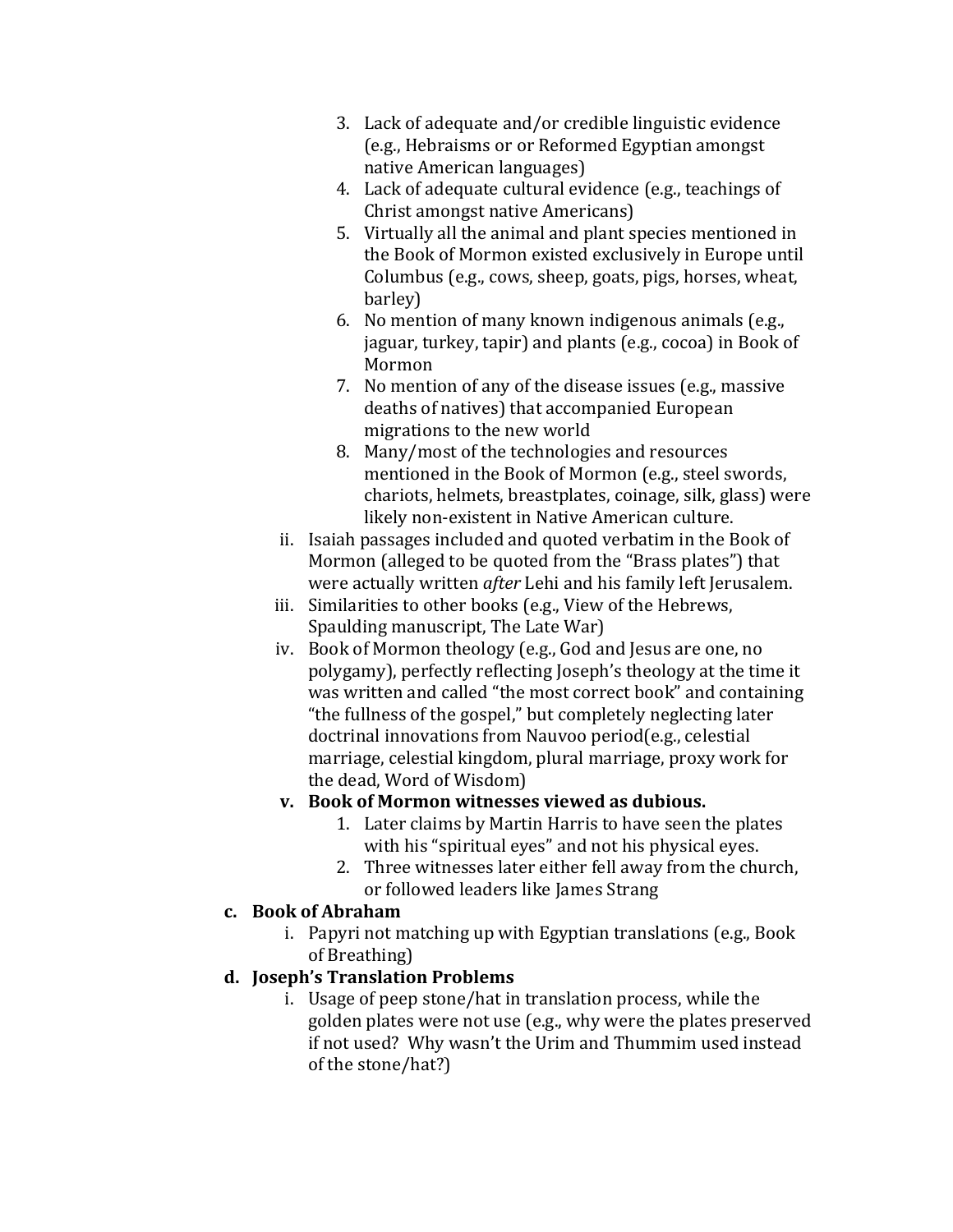- ii. Inconsistency between claims of how the Book of Mormon was produced (word for word?) vs. all of the errors contained within
- iii. Kinderhook plates
	- 1. Some evidence suggesting that Joseph treated fake plates as if they were real, and provided a translation of them

#### 3. Historical Reasons

- a. Joseph's general credibility problems
- b. Treasure digging/use of folk magic
- c. Multiple and varying first vision accounts
- d. Eloping w/ Emma
- e. Continued allegations of sexual impropriety
- f. Continued legal problems
- g. Kirtland bank scandal
- h. Joseph's commanding the destruction of the Nauvoo Expositor printing press in an attempt to cover up
- i. Many interpret many of Joseph's actions to be motivated by a desire to obtain or grow power, wealth, influence, and sexual access to women.
- j. Polygamy
	- i. Lack of any explicit revelation before Joseph practiced it
	- ii. Joseph's coercion of young girls into marrying
	- iii. Joseph's marrying of under-aged women
	- iv. Joseph and others lying about polygamy
	- v. Joseph's polyandry
	- vi. Joseph sending men off and approaching their wives
	- vii. Post-manifesto polygamy (church deceit), 2<sup>nd</sup> manifesto
- k. Clear connections between the Masonic temple rituals and the LDS church temple ceremonies, with Joseph being a Mason himself.
- l. Lack of evidence for the receipt of the Melchizedek priesthood, with key early witness denying its receipt.
- m. Danites
- n. Succession crisis after Joseph's death (e.g., Brigham Young vs. Sidney Rigdon vs. Joseph Smith III vs. several others)
- o. Mountain Meadows Massacre
- p. Blacks/Priesthood

#### 4. Science

- a. Coming to view science as a more credible way of "knowing" than religion.
- b. Opposing the church's antagonism towards science
- c. Realized through science how much of human cognition and behavior was a result of biology (e.g., genetics, hormones) and environment/context – and how many members/leaders judge and punish the "disobedient," and think of ourselves as "better," when in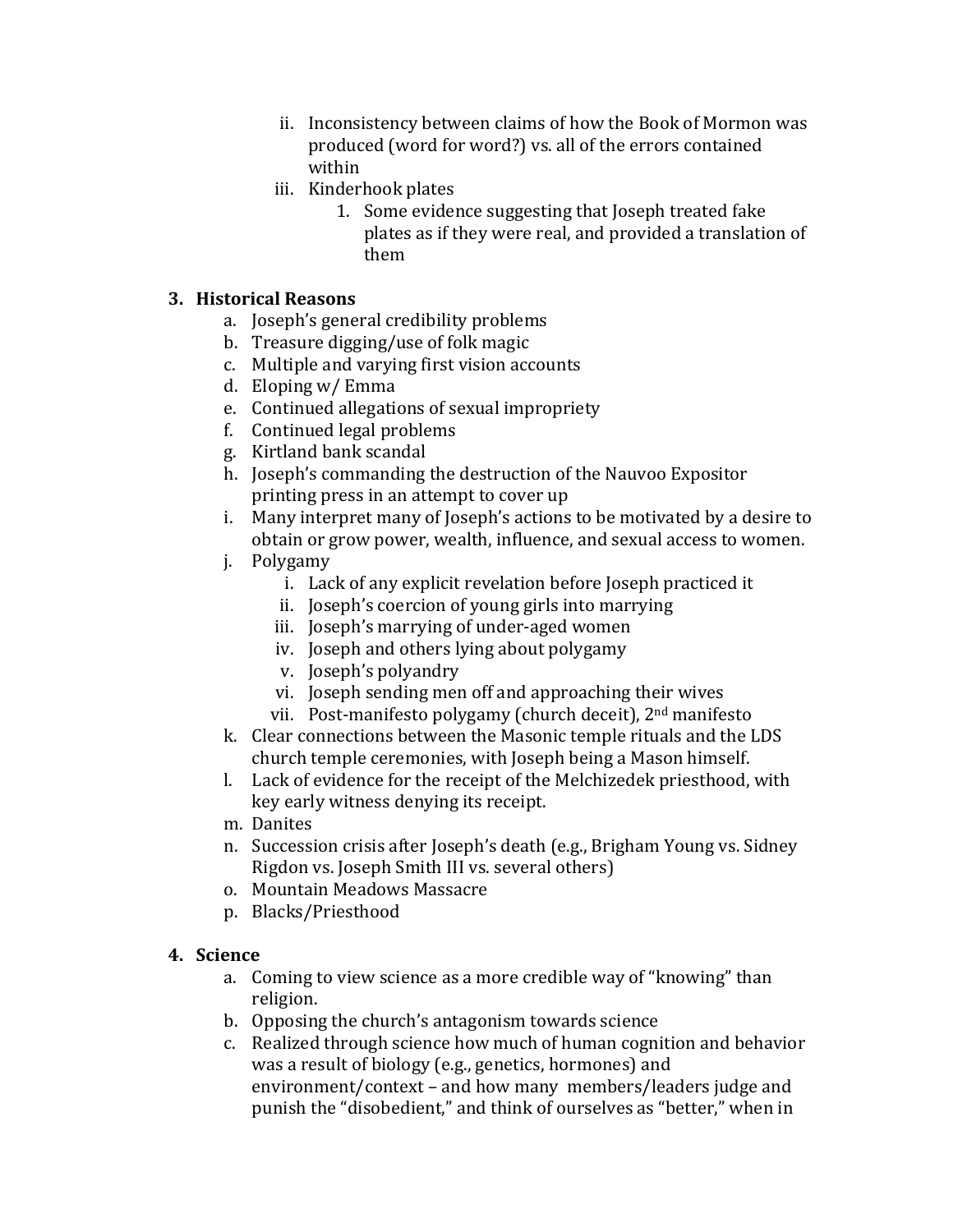reality much of our choices are highly pre-conditioned and contextual. Determinism?

## **5. Theological Reasons**

- a. Stopped believing in God and/or mystical stories/powers. Became atheist/agnostic/secular humanist.
- b. Stopped believing in Jesus (or an immortal Jesus)
- c. The problem of  $God + extensive pain/sufficientg/evil$  in the world (i.e., theodicy)
- d. The inefficiency of the LDS plan of salvation: very low percentage of active LDS church members in the world (.08% at present)
- e. Objected philosophically to the principle of being "tested" by God to prove one's worthiness. Some perceive this as inhumane.
- f. Converted to mainstream Christianity, or another religion/faith tradition.

# 6. Doctrinal Reasons

- a. No clear source/standard for what is actually Mormon doctrine (very amorphous)
- b. Loss of belief in the "one exclusively true but relatively small church" or "religion-as-a-franchise" concept.
- c. Unwilling to believe that all of the other churches are an abomination in God's sight (e.g., Joseph Smith History 1)
- d. The perceived rejection by the church of Jesus' New Testament teachings and embracing the Pharisees' New Testament positions (prophylactic rules are good, obedience without understanding is good per se rather than interpreting and using religious laws to achieve good, etc.)
- e. Belief that LDS doctrine did not "line up" adequately with Biblical Christianity.
- f. Rejection of the doctrine of eternal families, which some experience as actually de-unifying families in this life, or unfairly and unnecessarily creating fear about the separation of families in the afterlife - often through coercive means.
- g. Teachings that God curses people based on dark skin (e.g., Book of Mormon, Pearl of Great Price, Joseph Fielding Smith/Bruce R. McConkie)
- h. Losing belief in the need for ordinances to be performed for all mankind, via proxy. Feelings that this is a huge waste of time, money, and resources.
- i. Proclamation on the Family
- j. Constantly changing doctrine (e.g., no polygamy, then polygamy, then no polygamy again; blacks can have the priesthood, then they can't. now they can again; blacks were less valiant in the pre-existence, now they weren't)
- k. Significant doctrinal conflicts within the scriptures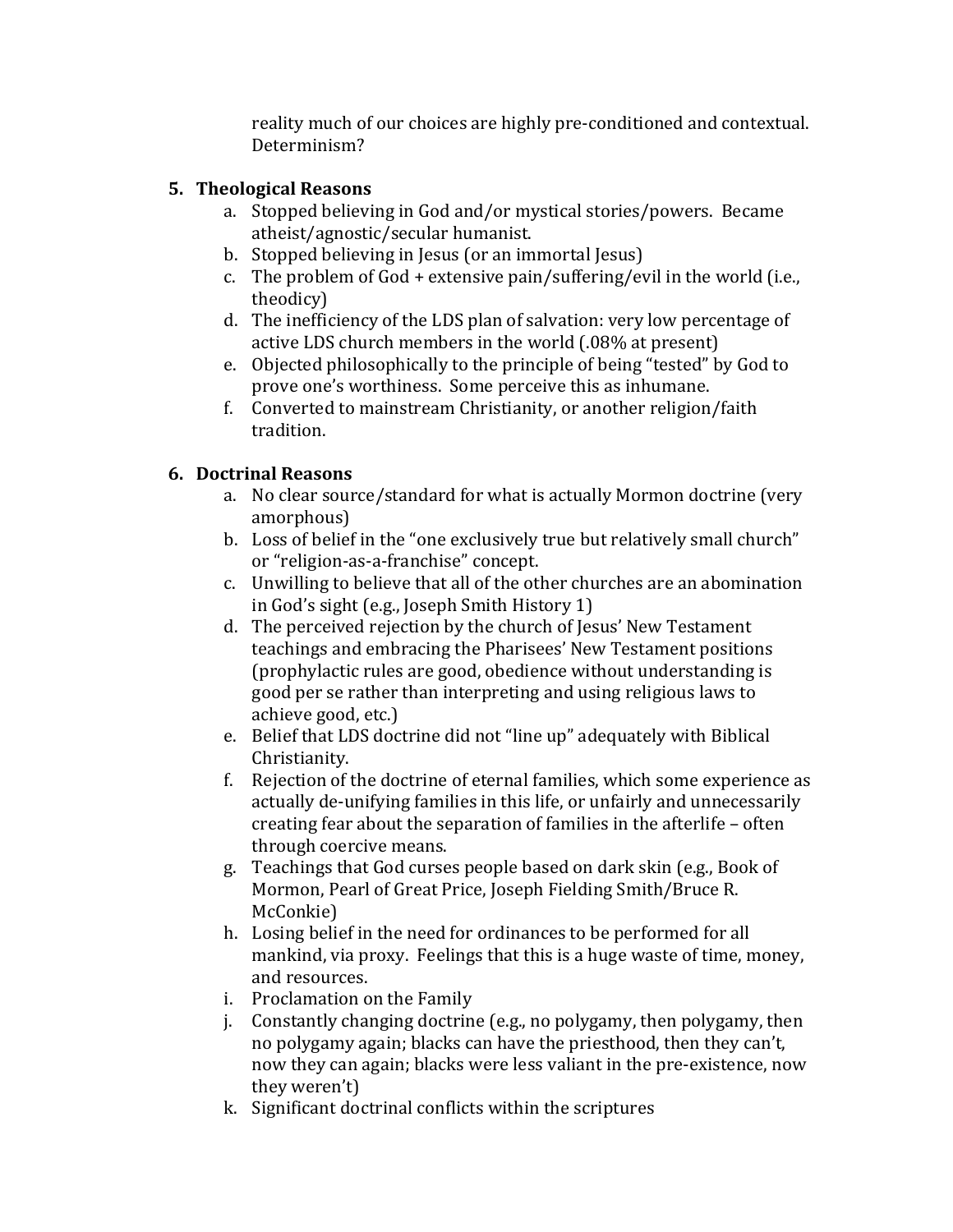- l. Current church theology not matching early church theology
- m. Noticing that the church claims to value free agency, but perceiving that it fights too often to squelch it.
- n. Disagree  $w/$  church's position on standards (e.g., wine, beer, masturbation, pre-marital sex) and/or unrealistic expectations
- o. Weird doctrines (e.g., blood atonement, God having sex  $w/$  Mary, Adam/God theory)
- p. Teachings that depict God as merciless/cruel (e.g., most of the Old Testament, angel threatening Joseph with a sword forcing him to practice polygamy, God threatening Emma with damnation if she didn't accept polygamy).
- q. Loss of belief in the idea of a "Satan", hell/damnation, and a final judgment that divides people and families.
- r. No doctrinal/theological accommodations for LGBT individuals.

### **7. Socially Progressive Reasons**

### **a. Race**

- i. Church's racist teachings regarding native Americans and other dark-skinned people
- ii. Church's exclusion of blacks from the priesthood and temple until 1978, after allowing blacks to have the priesthood during Joseph Smith's day.

#### **b. Women**

- i. Excluded from priesthood, leadership
- ii. Unequal treatment of men/women, often leading women to feel inferior
- iii. Women taught a very limited set of roles/responsibilities in life (e.g., motherhood, housewife), often feeling discouraged from pursuing professional careers
- iv. Unhealthy messages about female modesty, body, responsibility

### **c. Lesbians,"Gays,"Bisexuals,"and"Transgender"(LGBT)"Individuals**

- i. Harmful past advice advice/policies
	- 1. Teaching that same-sex attraction was a choice and/or a sin.
	- 2. Encouraging LGBT individuals to engage in reparative therapy, or to "pray the gay away"
	- 3. Encouraging LGBT individuals to enter into mixedorientation marriages, often without disclosing their same-sex sexuality with their spouse
	- 4. Encouraging celibacy
	- 5. Incredibly homophobic statements made in the past by LDS church leaders (e.g., Kimball, Wilkinson, Packer), Sometimes encouraging violence against LGBT individuals (e.g., Boyd K. Packer)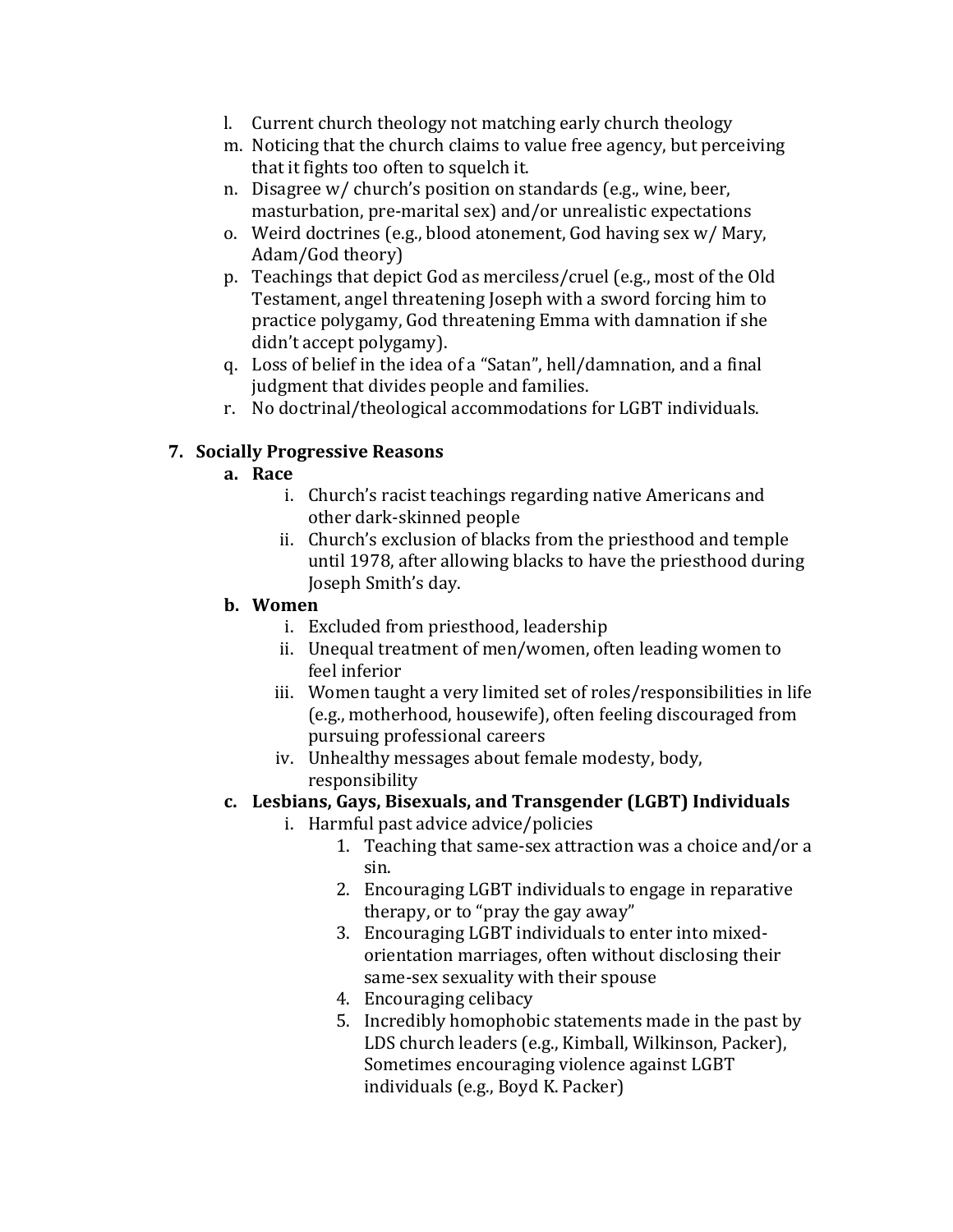ii. Church's lack of support/revelation regarding LGBT individuals today

#### **8. Cultural"Reasons**

### **a.** Cult-like characteristics in the church.

- i. Leader worship/cult of personality.
- ii. Obedience to leaders and the institutional church is often equated with obedience to God.
- iii. Culture of conformity, indoctrination, obedience. Insular thinking.
- iv. Culture of certainty, and the assertion of faith/emotion-based positions as facts and absolutes.
- v. Suspicion/suppression of learning, questions, dissent.
- vi. Culture of superiority, viewing the rest of the world as inferior or evil.
- vii. Culture of defensiveness. Bunker mentality.
- viii. Culture of vindictiveness (e.g., Nauvoo expositor, labeling doubters as "apostate," "heretic," "sinner," "adulterer," "dark," "sons of perdition")
- ix. Criticism (especially public criticism) of the institutional church and its leaders is condemned
- x. Shunning of dissenters or non-conformists
- xi. Teaching that some truths are not useful
- xii. Use of emotional manipulation (Treks, 4-hour testimony meetings), and associating crying/socially-motivated emotion with truth.
- b. Culture of anti-intellectualism and anti-science.
- c. Culture of fear, negativity, apocalyptic doom, global/environmental fatalism.
- d. Culture of perfectionism
- e. Culture that is sometimes overtly hostile to the poor (e.g., welfare recipients), and to immigrants (e.g., Hispanics).
- f. Black and white culture, relatively incapable of seeing or respecting nuance/grey.
- g. Culture of judgment.
- h. Culture of political conservatism (e.g., Republican party)
- i. Emphasis on obedience/rules/policies /dress/leader-worship is greater than the emphasis on Christ.
- j. Culture of shame. This could include modesty/dress, masturbation, pornography, sexual activity, etc....often making these problems worse (not better). Examples: "Licked cupcake," "Better return home from mission in a pine box than without honor."
- k. Theology, doctrine, and church affiliation held by many members as being more important than family or friend relationships.
- l. Demonization of counter-culture (tattoos, piercings)
- m. Pressure to get married early, have tons of kids, and to stay married at all costs.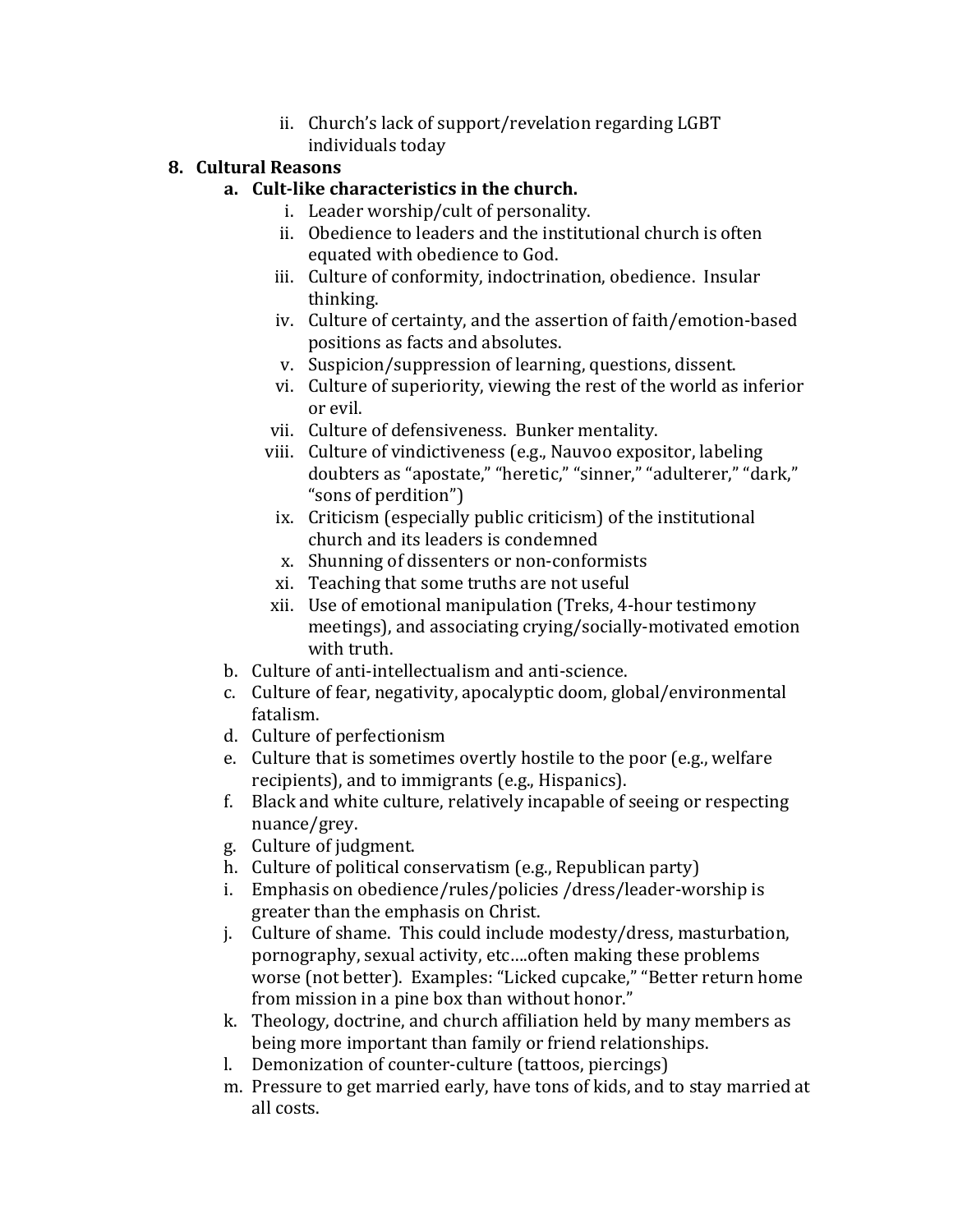- n. Poor treatment of those who don't fit the "mold" (e.g., singles, LGBT, divorced, mixed-faith marriages, disabled, liberals).
- o. Dissolution of marriages/families over faith issues
- p. Picking and choosing of teachings from scriptures and prophets selectively
- q. No place for vocal religious liberals and non-literalists in the church (e.g., demonization of Sunstone, Dialogue, symposia). Feeling as though you have to believe "all of it or none of it."
- r. Preferential treatment of members in wards or stakes due to family relationships
- s. Cliquishness or favoritism in wards (i.e., popularity culture)
- t. Material culture (e.g., high prevalence of materialism, appearance, elective cosmetic surgery)
- u. Feeling like they didn't fit in with the culture.
- v. Church not as respectful about other cultures/beliefs/perspectives. There is so much to learn from in this world, and the church continues to think and behave in such insular ways.
- w. Racial balance demographically wasn't comfortable (e.g., not enough blacks, Hispanics)
- x. Over-emphasis on or over-saturation of U.S. /Western/Utah culture.
- y. Under-emphasis on or respect for local cultures.
- z. Poor treatment of those with disabilities.
- aa. Shallow/fake relationships at church. Unwillingness to share and speak about "real" things amongst membership.
- bb. Culture of shallowness and checkboxes, not of depth, enlightenment, and growth.
- cc. Being accused of adultery, pornography, "wanting to sin," "being weak," "reading anti-Mormon literature," "not reading the scriptures and praying," or "never having a testimony to begin with" when expressing legitimate doubts/concerns.
- dd. Noticing that "service projects" in the church are often self-serving, either to current members (e.g., cannery), or to create good publicity/photo ops. for the church (e.g., Mormon Helping Hands) yellow vests).
- ee. The church developing a culture of "tattling" on fellow members, such as at Brigham Young or Brigham Young-Idaho (e.g., Honor Code office).
- ff. Rape culture (e.g., blaming victims)

# **9. Spiritual Reasons**

- a. Never received a spiritual witness, after really trying.
- b. Personal revelation simply didn't work (for individual or for the church), even when in leadership positions.
- c. Did not feel spiritually edified at church. Experienced church as boring, mind-numbing, waste of time and energy, draining, uninspiring.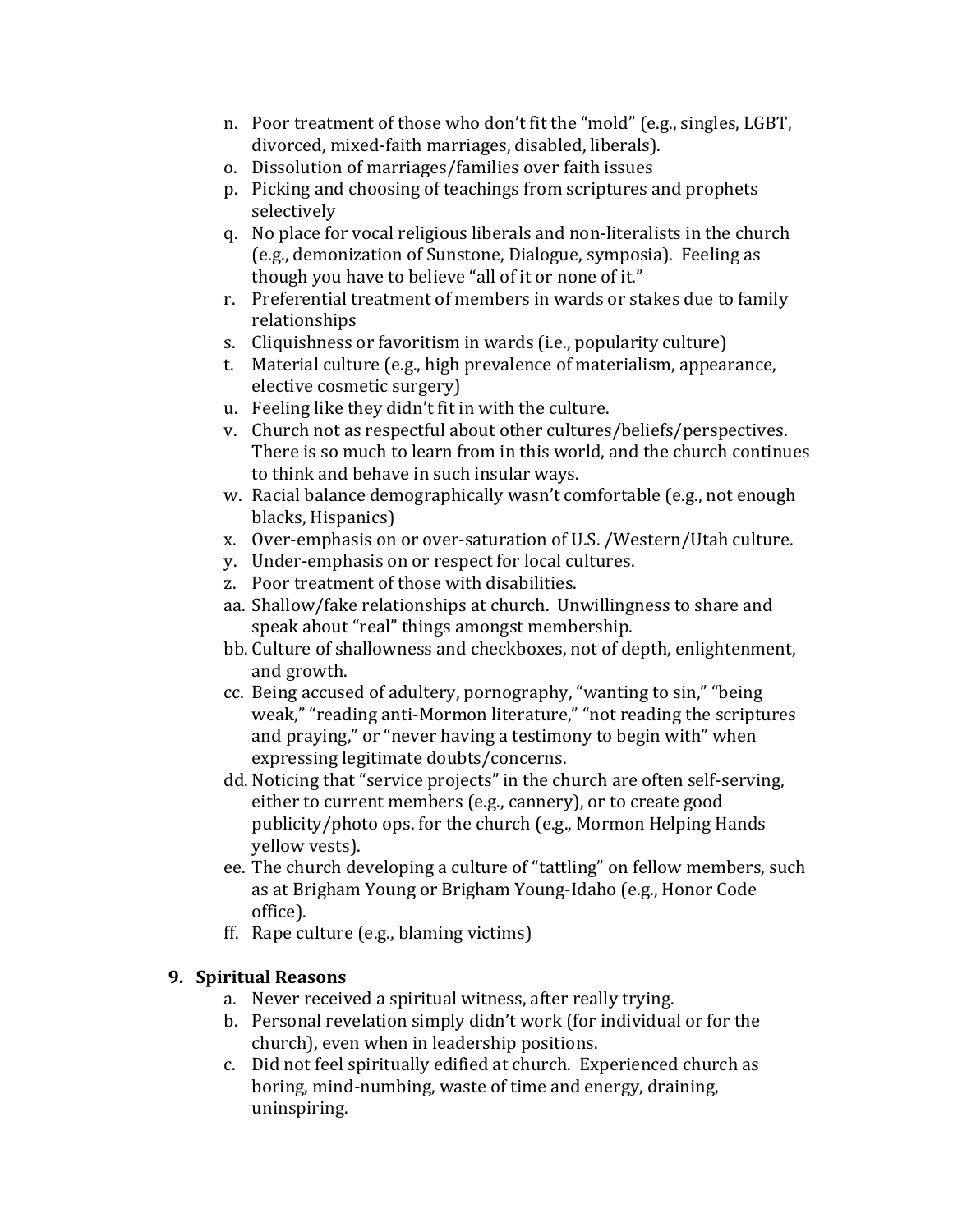- d. Felt spiritually led elsewhere (e.g., other churches, nature, no church).
- e. Stopped believing in spirituality and/or "magical thinking."
- f. Promises and/or blessings made by family, church leader(s), patriarchal blessings, etc. (in prayer or in interviews) did not come true.

#### **10. Experience-Based Reasons**

- a. Development of critical thinking skills, or developing the willingness to apply critical thinking skills to Mormonism
- b. An instinctual feeling that "something isn't quite right"
- c. Didn't experience happiness overall as a member
- d. Experienced chronic or severe depression/anxiety as a devout church member, while living the gospel, and realized that church activity/belief wasn't working well for you.
- e. Lost your certainty.
- f. Experienced church as an emotionally unhealthy environment
- g. Bad experience with a new or existing ward congregation and/or wad leadership specifically.
- h. Bad fruits of membership/participation: Guilt/shame/selfloathing/loneliness/misery after following church teachings
- i. Mistreated by leaders or members.
- j. Defrauded of money and/or time.
- k. Experienced abuse by members/leaders
- l. Being single in the church
- m. Met amazingly inspirational non-members, and realized that there are many paths to goodness.
- n. Exposure to church leadership dynamics led to disillusionment/disenchantment.
- o. Damaging missionary experiences
	- i. Didn't choose to go, or wasn't allowed to go
	- ii. Baseball/soccer/cheeseburger baptisms
	- iii. Authoritative mission presidents
	- iv. Came home early
- p. Noticing that many members simply aren't that happy/healthy.
- q. Noticing similarities between multi-level marketing organizations and the church
- r. Close family, friend, or respected church member either left the church (e.g., LGBT, feminist, intellectual, scientist, politically progressive) or was damaged (e.g., suicide, bad mission experience, OCD/scrupulosity, anxiety, depression), and it caused me to question.
- s. Bad experiences in the temple
	- i. Not edifying and/or boring
	- ii. Issues with initiatory ceremony
	- iii. Offensive (e.g., blood oaths, gruesome penalties, women being required to submit to husbands)
- t. Ongoing changes in the temple ceremony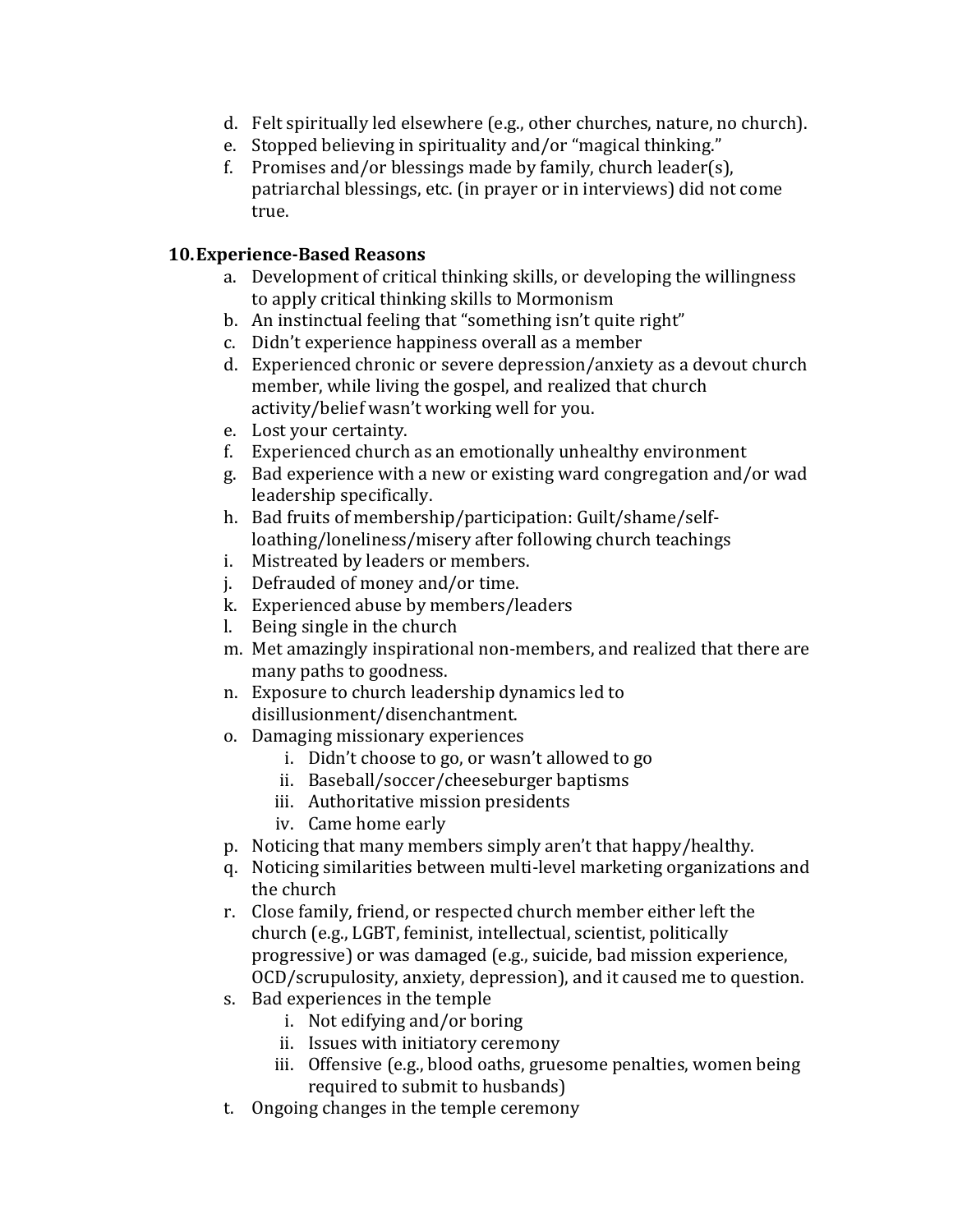- u. Hated wearing garments (e.g., uncomfortable, controlling, made them feel un-sexy)
- v. Infertility, leading to bad feelings at church.
- w. Over-worked in ward/stake callings, wasn't worth the sacrifice.
- x. Talents/abilities were under-utilized at church
- y. Bad apologetics (e.g., FARMS, FAIR, Maxwell Institute) reinforced suspicions that church wasn't what it claimed to be
- z. Seeing the world as more expansive/inclusive/beautiful than the church-encouraged perspective.
- aa. Excessive cognitive dissonance
- bb. Studied and deconstructed the psychology and neuroscience of belief (e.g., confirmation bias, psychology of conformity/obedience)
- cc. Experiencing severe hypocrisy in the home, where parents were highlevel church leaders/well-respected, but did not treat each other or the family well, or were living duplicitous lives.
- dd. Returned home early from mission and was treated terribly.
- ee. Experimented with leaving the church, and health/happiness/spirituality actually improved.
- ff. Excessive idealism. Felt as though the church and/or its membership didn't live up to its stated values/standards/doctrines.

# **11.Ethical/Moral"Reasons**

- a. Felt lied to/betrayed by the church or its leaders
- b. Feeling as though the church was not a healthy place to raise children
- c. Felt like they were complicit in the lies/damage being done to others (gays, feminists, intellectuals, youth, children). Did not want to support the perceived evil.
- d. Felt particularly concerned about the disparity between the audacious claims the church makes (e.g., "one true church," "leaders communicate directly with God/Christ in a privileged way") and the incompetence and/or damage that the institution often does.
- e. Coercion via requiring tithing/obedience and the removal of temple recommends/ability to perform ordinances as coercion.

### **12.Leadership**

### a. Systemic Concerns (Q12 through ward level)

- i. Patriarchy
- ii. Leaders uninformed about complex historical and/or doctrinal issues
- iii. Very poorly trained as pastors/mental health/marital/sexuality counselors.
- iv. Leaders extended calling to people who are unworthy (e.g., in) adulterous relationships, abusers)
- v. Pressure/coercion from leaders.
- vi. Protection of abusers at the expense of the abused.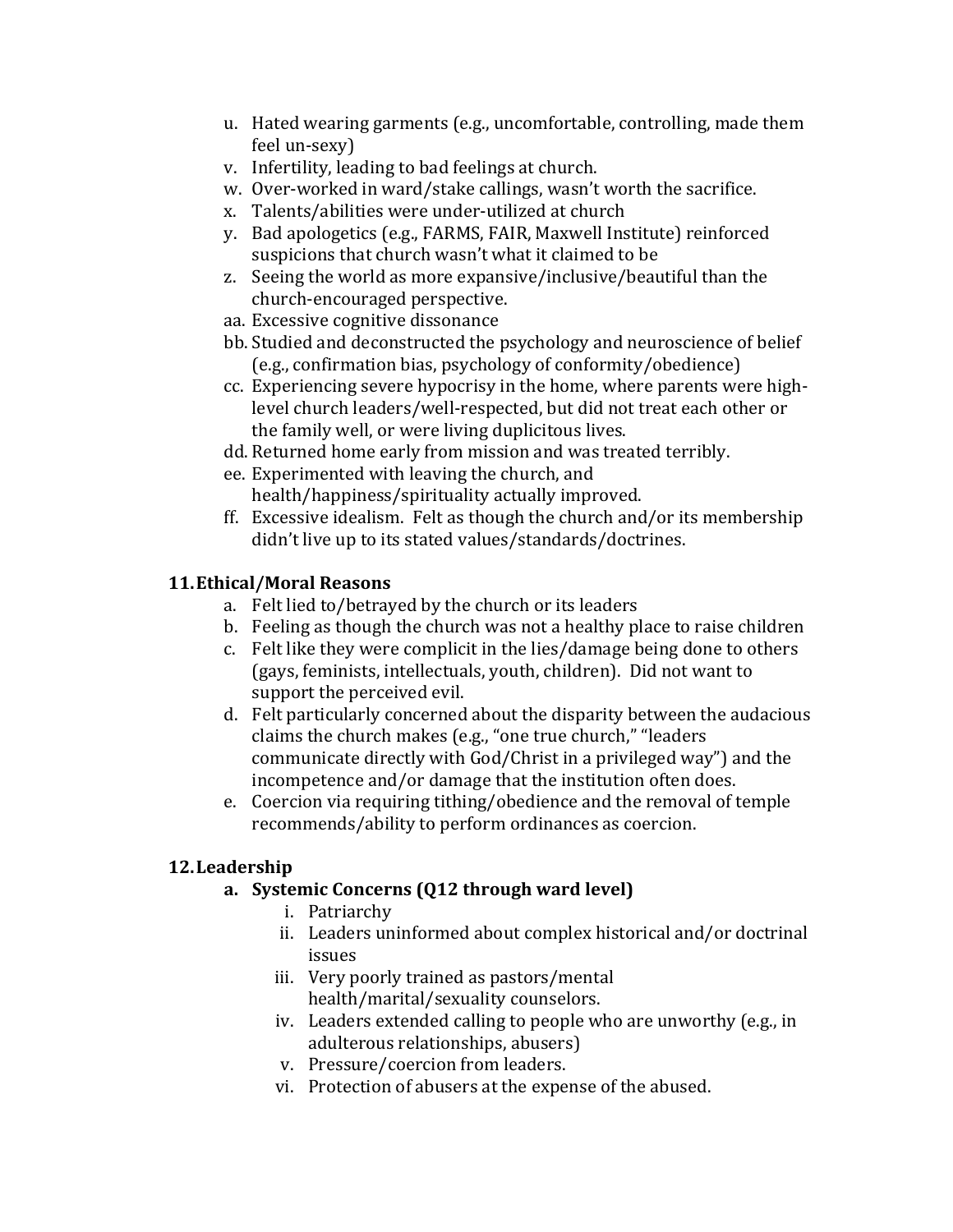- vii. Disproportionate emphasis on wrong things (e.g., a beer or a glass of wine are bad even though both Joseph Smith and Jesus drank alcohol, and yet rampant meat-eating, obesity, leading fraudulent pyramid schemes, war, and environmental destruction are not serious concerns)
- viii. Concentration on letter of the law vs. spirit of the law
	- ix. Leaders (as older men) interviewing young women and men about sexual matters in a closed room, without supervision. Often asking about sexual details, masturbation, etc.
	- x. Sometimes perceived as not being good listeners.
	- xi. Sometimes perceived as "leaving the 1 to protect the 99"

# **b.** 1<sup>st</sup> Presidency / Q12 / General Authorities

- i. Lack of continuing revelation, and instead being perceived as led by public pressure and/or public opinion and/or public relations concerns.
- ii. Perceived to be more like lawyers/accountants/bureaucrats than as prophets, seers and revelators.
- iii. Punishing of intellectuals/dissidents/scientists/LGBT individuals (e.g., Hyrum Page, B.H. Roberts, Fawn Brodie, Juanita Brooks, Leonard Arrington, Lowell Bennion, September 6, Grant Palmer, Thomas Murphy, Buckley Jeppson)
- iv. Bad direct experiences with leadership/top leadership, with expectations that they would be exceptionally Christlike as apostles
- **v.** Top leadership deception / history
	- 1. Joseph Fielding Smith hiding Joseph Smith's first vision account
	- 2. Paul H. Dunn
	- 3. Attempts to secretly purchase and shelve Mark Hofmann papers
	- 4. Warning of the public about possible "repercussions" or Proposition 8
	- 5. Continuing to portray BOM translation visually without stone/hat
	- 6. President Hinckley saying of theosis: "I don't know that we teach it. I don't know that we emphasize it."
	- 7. President Hinkcley saying of polygamy, "It's not doctrinal."
- vi. Church's direct involvement in both national (ERA, Prop 8, etc.) and local local/Utah (liquor laws, immigration) politics.
- vii. Church's history of theocracy in Utah.
- viii. Dishonest handling of political involvement (e.g., deceptions about involvement and funding of Proposition 8 efforts)
	- ix. Church's opposition to civil rights movement, and support of segregation.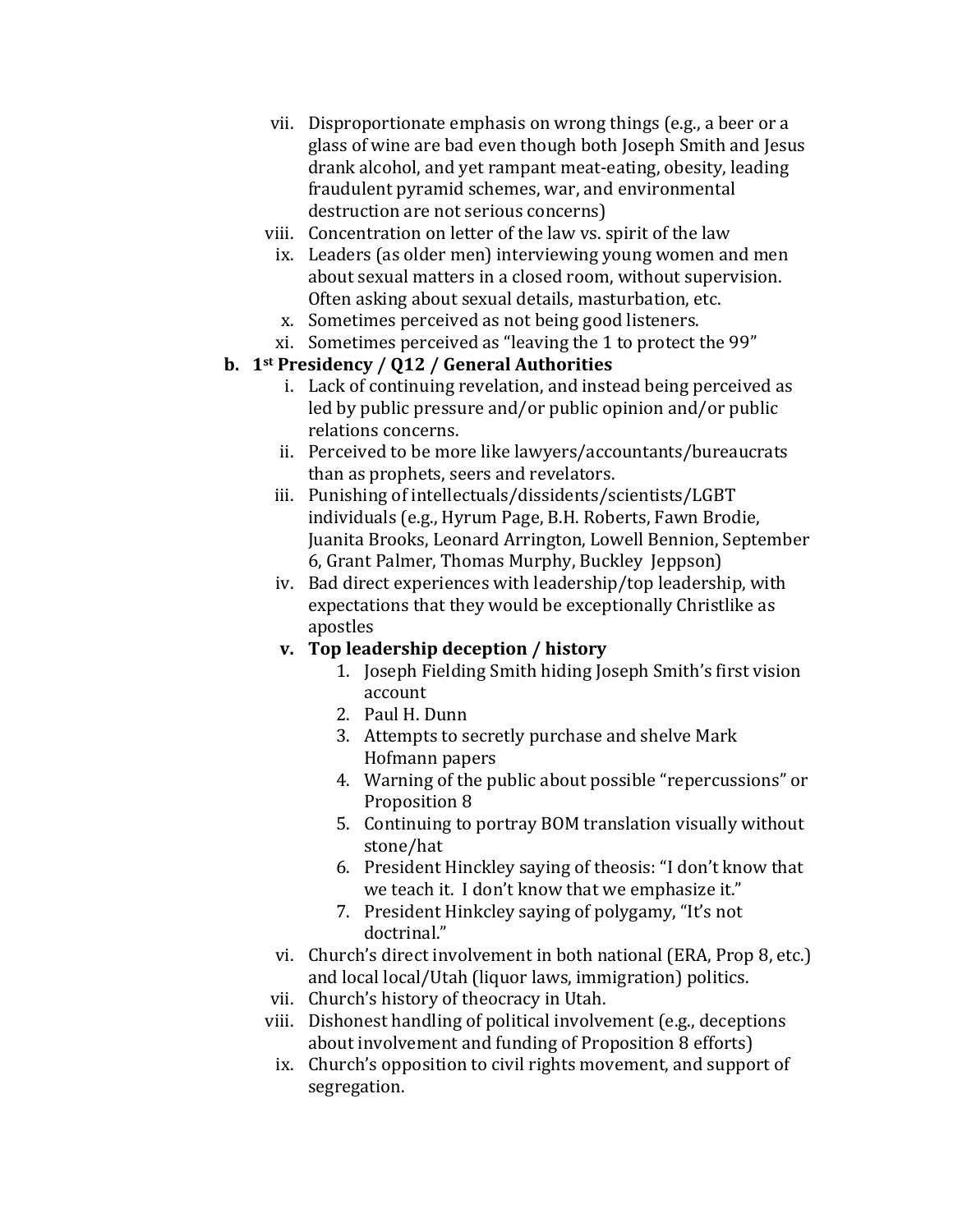- x. Church's unwillingness to apologize/repent (e.g., confess, forsake, make restitution). Church acting hypocritical.
- xi. The church's correlation program
- xii. Struggling to be trust apostles and prophets now when so many have been so wrong in the past about so many important things (e.g., Brigham Young with Adam/God theory, blood atonement, racist teachings; Spencer W. Kimball and many others referring to all Native Americans as direct descendants of Laman; Ezra Taft Benson and others opposing the U.S. Civil Rights movement; Bruce R. McConkie's "Mormon Doctrine" being removed from publication)
- xiii. Watching a "prophet" become psychologically incompetent (e.g., Ezra Taft Benson, Thomas Monson), and the church refusing to acknowledge this (and instead, covering it up).
- xiv. Speaking directly and candidly with top-level church leaders and discovering that they did not have good answers to any of the tough questions.
- xv. Leadership practice of patronage (e.g., construction contracts going to family or friends of church leaders).

### **c. Corporate Finances**

- i. Massive commercial/corporate holdings
- ii. Perceived misuse of funds (e.g., City Creek mall, Florida forest preserves, Proposition 8)
- iii. Lack of financial transparency and accountability
- iv. Relatively low % spent on charity/humanitarian aid
- v. Requiring tithing from the poor/needy
- vi. Too much \$\$\$ absorbed into the corporate church, with too little being used locally.

### **d. Bishops"and"State"Presidents**

- i. Seemed to lack inspiration. Sometimes offered bad or even damaging/disastrous advice.
- ii. Ecclesiastical roulette (e.g., inconsistent treatment by local church leaders depending on where one lives)
- iii. Confidences violated by bishop or bishopric member.
- iv. Being spoken of negatively (gossiped about) in ward council or PEC meetings.

### **13.Policy"Reasons**

a. Policies of exclusion and separation (e.g., temple recommends/weddings, missions, priesthood bans, dress standards, sacrament worthiness) : all formal markers that give the opportunity to exclude. "The desire to worship in simply not enough – you will be "othered" if you do not adhere to a strict set of arbitrary requirements that dictate everything...right down to what you eat and drink to the underwear you wear." This includes not allowing non-members or non-tithe-payers into temple sealings.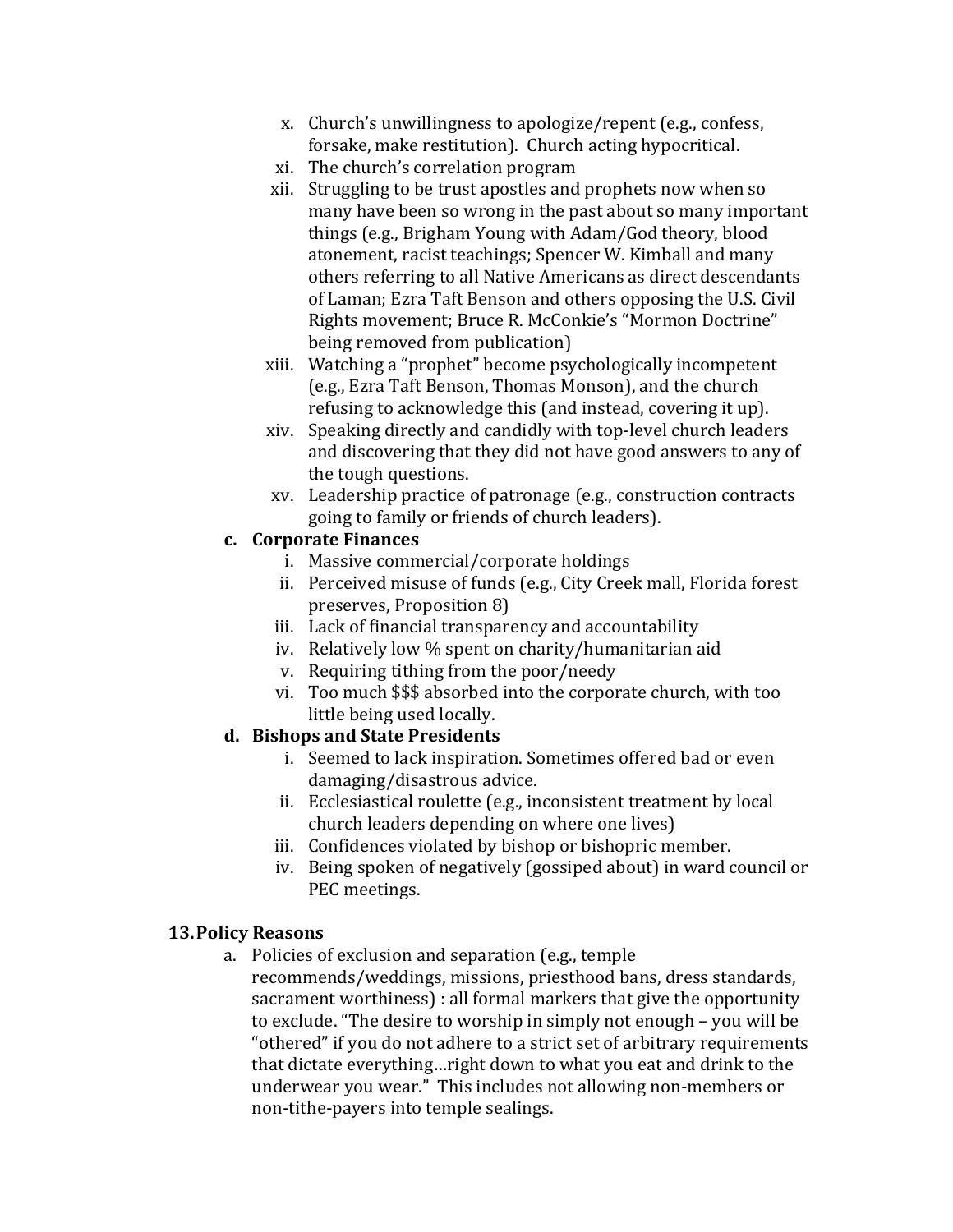- b. Arbitrary selection (and omission) of temple recommend questions (e.g., you can't drink wine/beer, but you can eat meat all you want or be obese– See D&C 89)
- c. Requiring a year for sealings if marriage performed civilly in the U.S., but not requiring this in other countries
- d. Unequal sealing cancellation/re-sealing policies for men vs. women (i.e., men can get sealed to multiple women and women can only be sealed once)
- e. Deceptive or misleading curriculum content. Church doesn't teach its own history. Tries to avoid it. Church also doesn't take a scholarly approach to the Bible.
- f. Worthiness interviews (experienced as degrading, judgmental, inappropriate)
- g. Bad experiences with the church approach to disfellowshipment and excommunication (i.e., "courts of love).
- h. Church offers almost no support for people with difficult doctrinal or theological problems, and discourages meet-ups/groups.
- i. Learning that proxy work had been done for folks (e.g., Adolf Hitler and Eva Braun) – often up to  $10x$  per person (massive duplication of efforts).
- j. Church insisting on control over funerals, weddings that should be led/controlled by family.
- k. Church expelling, withholding the degrees, or holding up/obstructing the academic progress of BYU and BYU-I students who experience serious crises of faith.
- l. Lack of sex-positive perspectives/messages at church.
- m. Church interfering in the sex lives of married, consenting adults (e.g., President Kimball forbidding oral sex in the 80s, only to rescind the prohibition).
- n. Too much change.
- o. Too little change.

### **14.Epistemological"Reasons**

- a. Deconstructed emotion-based reasoning/belief. Concluded that spirit/emotions are not reliable means of determining truth.
- b. Had "spiritual experiences" in non-LDS context, began to wonder the real meaning of emotion/spirit.
- c. Realized that non-LDS believers (e.g., Scientologists, Jehovah's Witnesses, LDS Fundamentalists) also base their beliefs on spirit/emotion.
- d. Identified the circular reasoning involved. Any confirmations conflicting with church authority are considered by the church to be invalid/bad (even if spirit/emotions confirm). Realizing that it ultimately comes down to obedience/conformity, not personal inspiration.